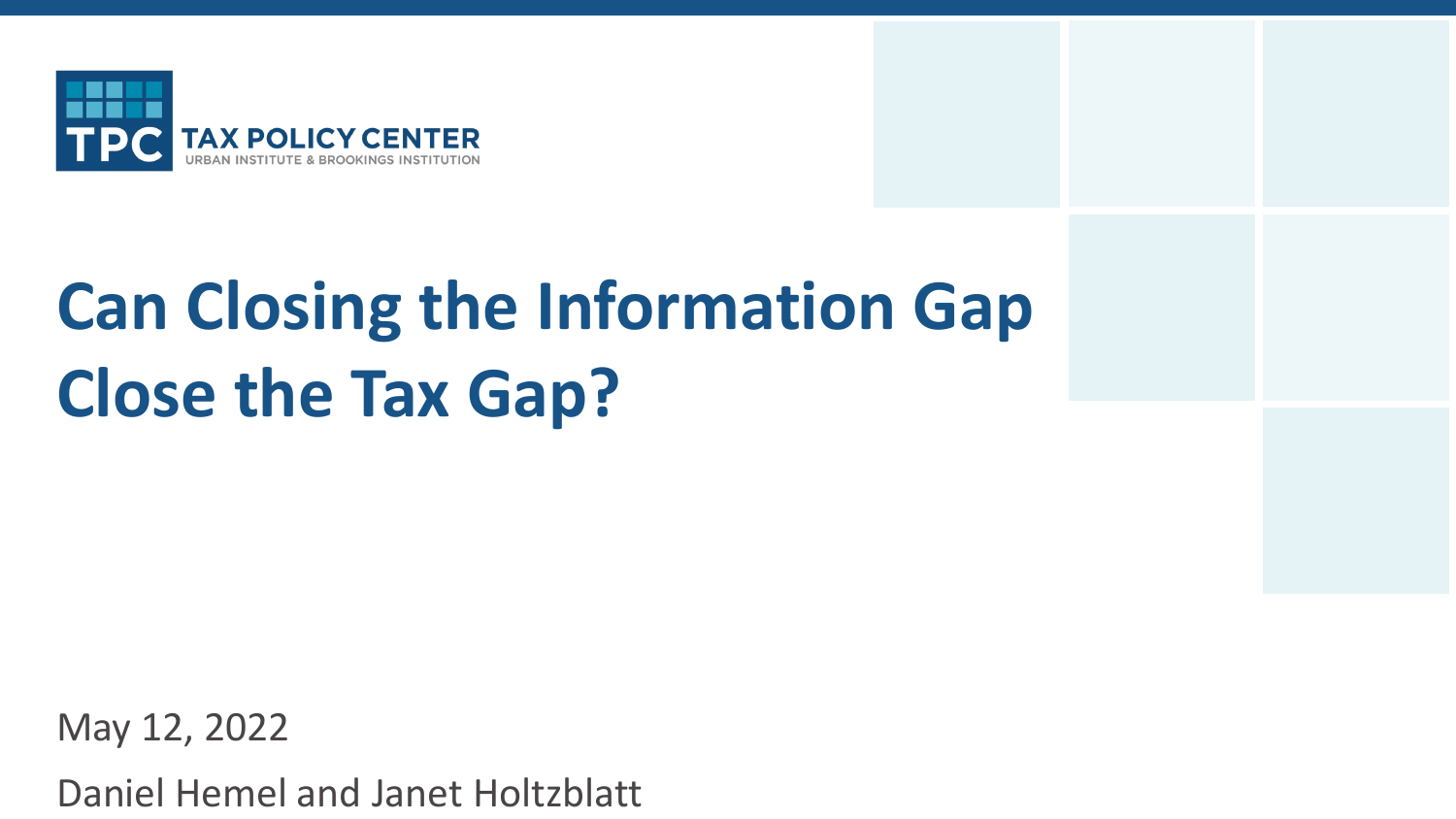

## **Evolution of Biden Administration Proposal to Increase Information Reporting**

**May:** Require financial institutions to report flows in and out of clients' accounts on 1099-INT

- Breakdown of physical cash, transactions with foreign account, and intra-bank transfers
- De minimis gross threshold of \$600
- Ten-year revenue  $= $463$  billion

**June:** Dropped references to breakdown by type of flow

 $\blacksquare$  Ten-year revenue = ?

**September:** Raised de minimis to \$10,000

Ten-year revenue  $= $200$  billion to \$250 billion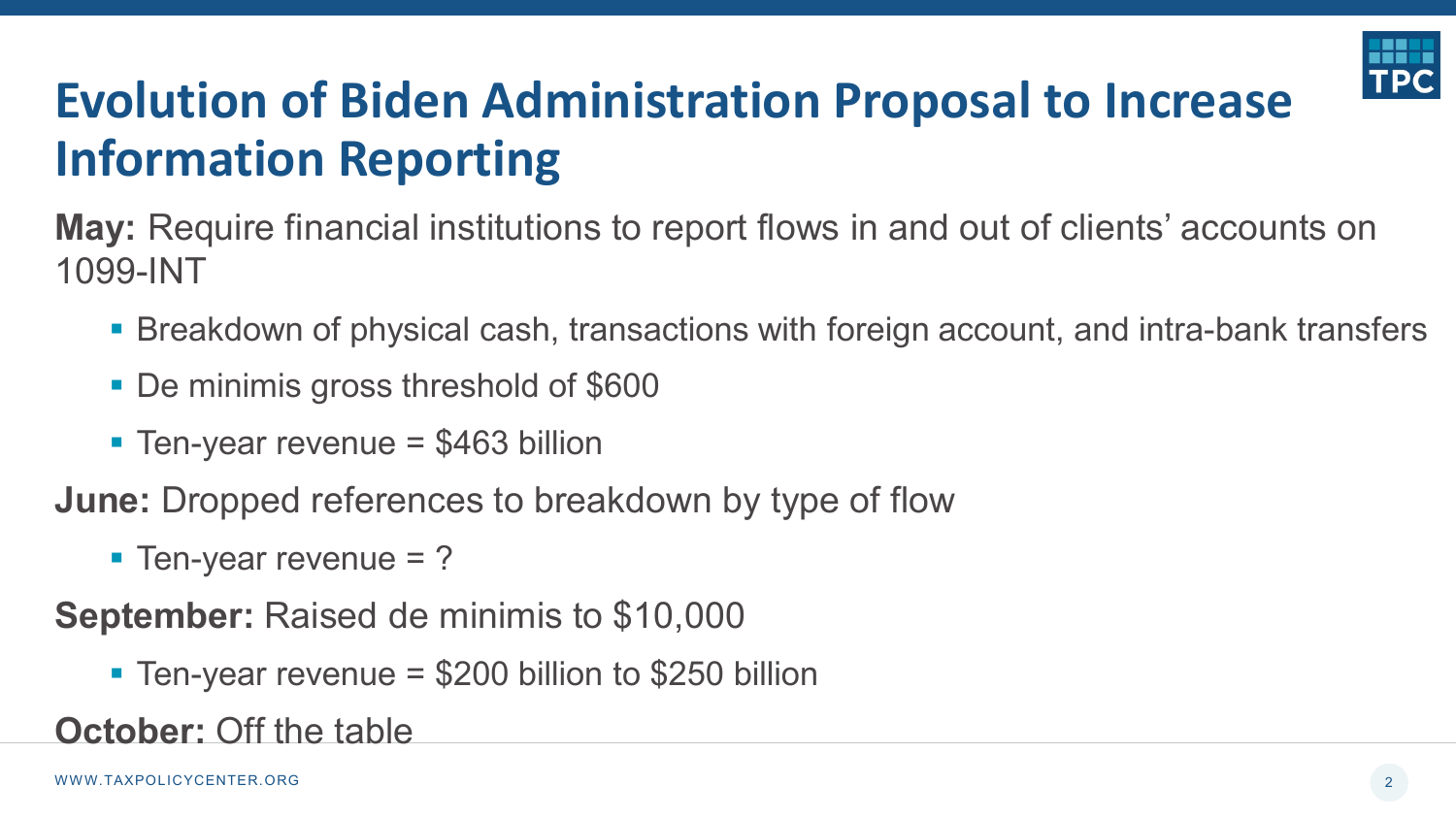

### **Why would the proposal raise so much money?**

**Treasury's Answer**

Mostly by increasing **voluntary compliance** by sole props, partners, small corps

- Voluntary compliance grows over time
- **Enhance effectiveness of enforcement measures** 
	- Builds off proposal to boost IRS's 10-year budget by \$78 billion
	- Portion of funding for development of **machine learning** to leverage information to better identify tax returns for compliance review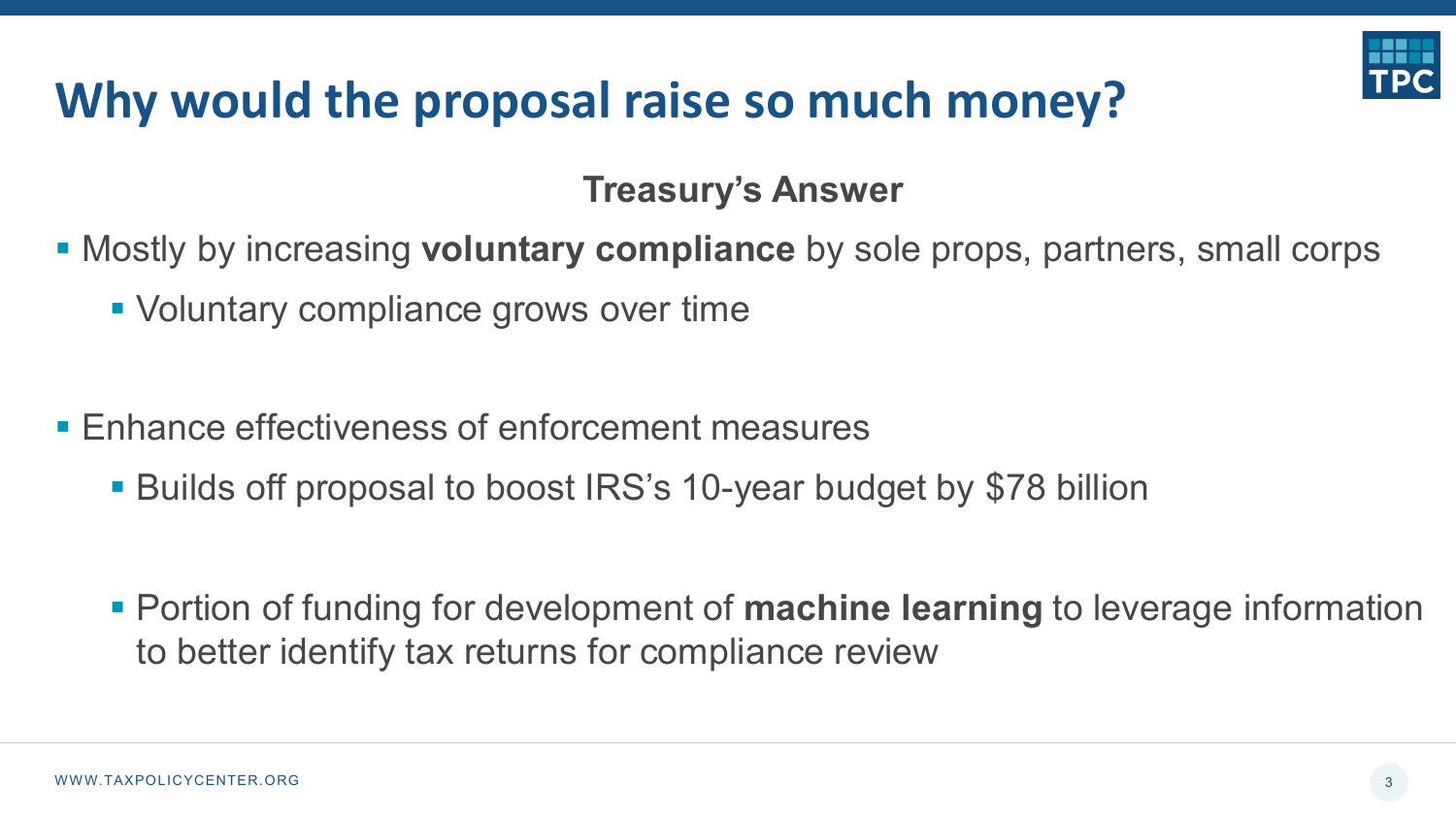# **Visibility Chart**





**Source**: Internal Revenue Service, Federal Tax Compliance Research: Tax Gap Estimates for Tax Years 2011-2013, Publication 1415 https://www.irs.gov/pub/irs-pdf/p1415.pdf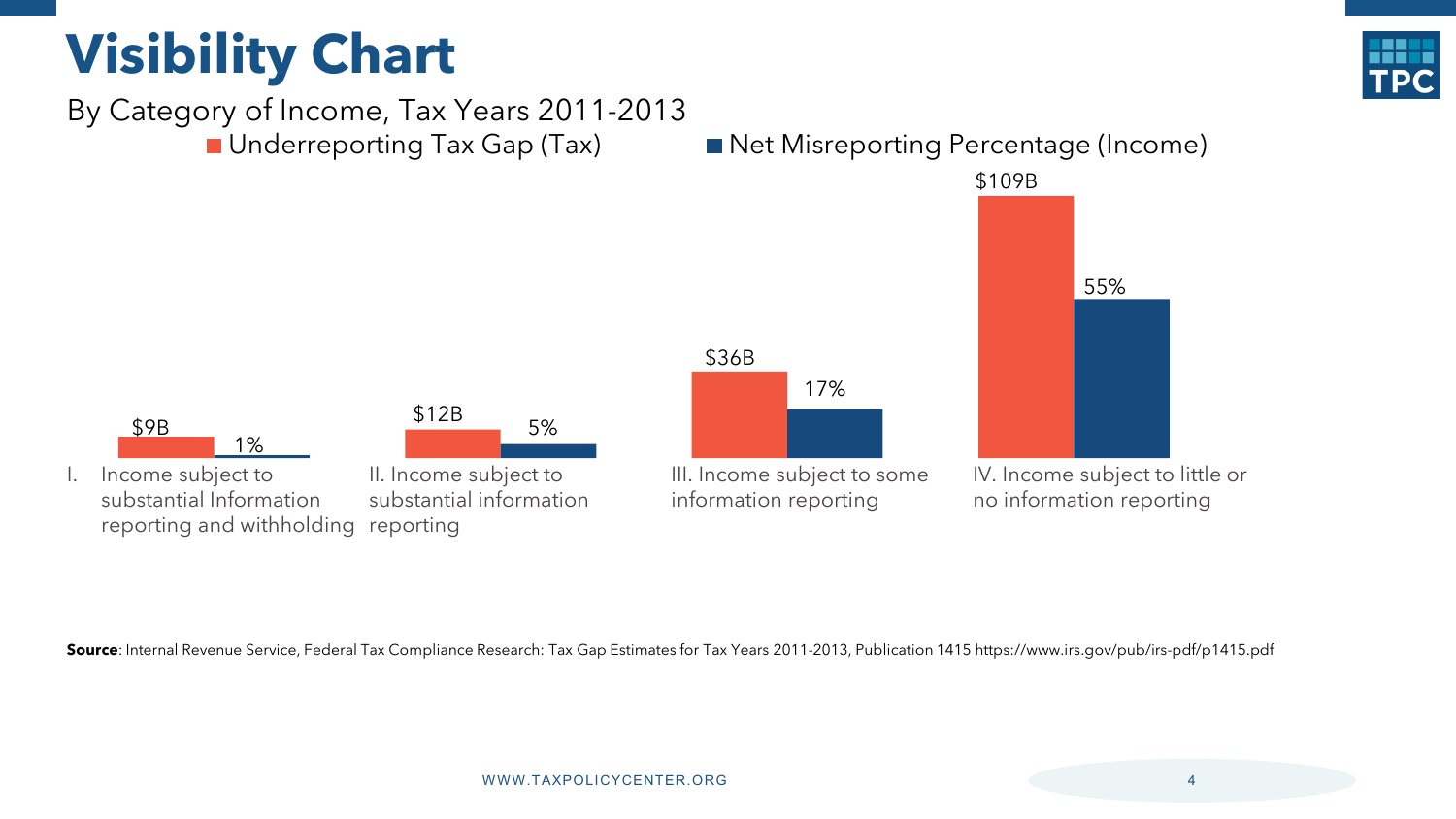

#### **IRS has a treasure trove of Big Data**

| <b>Type of Information Return</b> | <b>Number of forms in 2018</b><br><b>Millions</b> |
|-----------------------------------|---------------------------------------------------|
| 1099-INT                          | 150                                               |
| $W-2$                             | 260                                               |
| 1099-B                            | 2,300                                             |
| Other                             | 800                                               |
| <b>Total</b>                      | 3,500                                             |

Source: GAO, Better Coordination Could Improve IRS's Use of Third-Party Information Reporting to Help Reduce the Tax Gap, GAO-21-102, pages 61 – 63.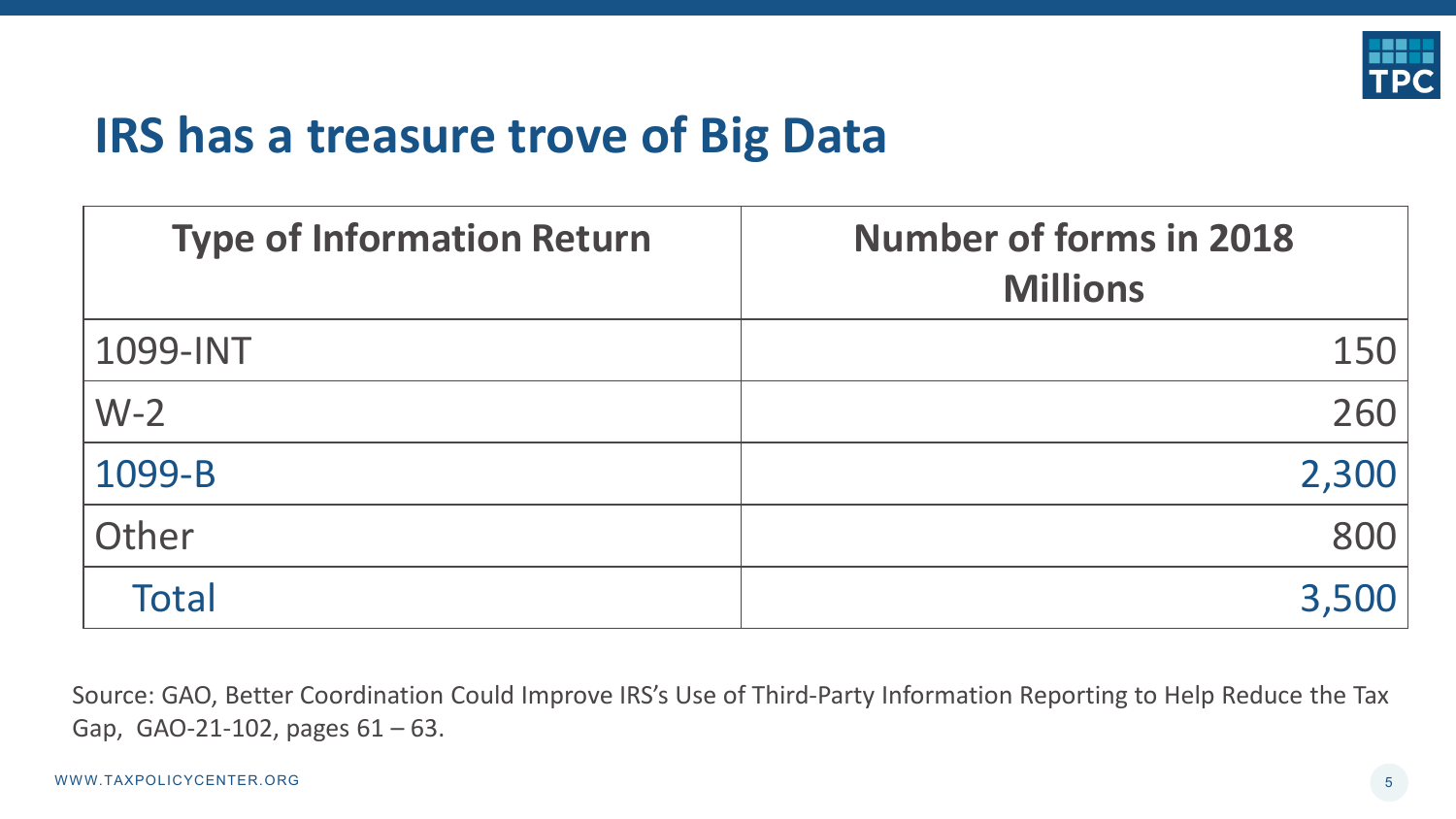

### **Is Big Data sufficient to spur voluntary compliance?**

- **In simple models, voluntary compliance is a function of the probability of detection** as well as the net rewards to cheating
- Third-party information increases probability of detection only if used effectively
	- Attitudes toward risk matter too
	- So do taxpayers' perception of the IRS's ability to use the data effectively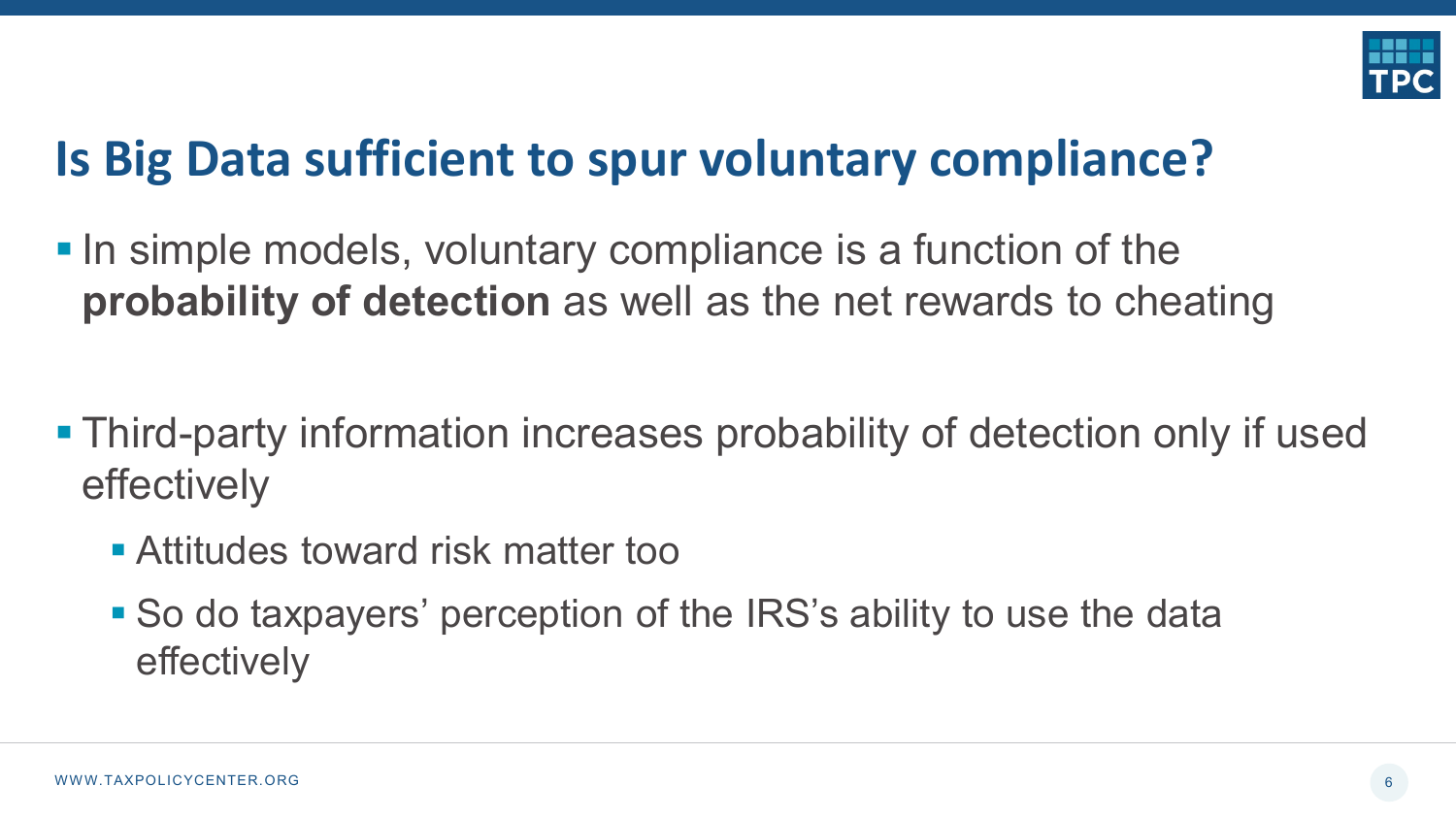

# **Specificity, Relevancy, Timing, and Current Use of Big Data**

|                                | During filing season                                             | Post-filing season                                      |
|--------------------------------|------------------------------------------------------------------|---------------------------------------------------------|
| <b>Return-specific</b><br>data | <b>SSN: Math error</b>                                           | <b>W-2: Automated</b><br>underreporting<br>program      |
| <b>Return-relevant</b><br>data | <b>Dependent database:</b><br>Selection for pre-<br>refund audit | <b>Bank records: Use</b><br>during post-refund<br>audit |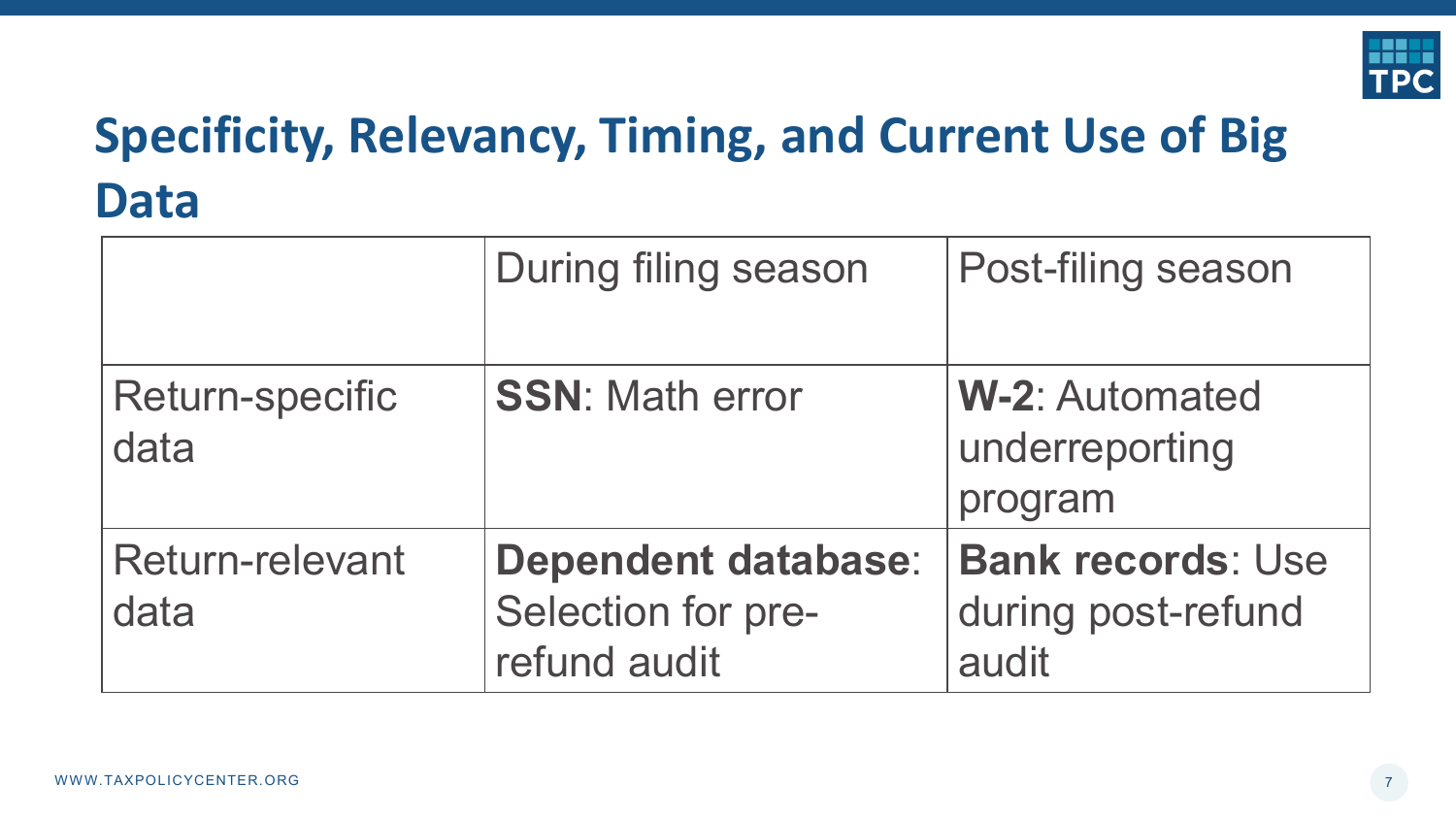

### **Budget constraints limit use of 3rd party information**

| <b>Stages of AUR</b>                                                                                 | Number (millions) |  |
|------------------------------------------------------------------------------------------------------|-------------------|--|
| Information returns matched to<br>individual income tax returns                                      | 2,754             |  |
| Discrepancies identified                                                                             | 22                |  |
| Notices issued to taxpayers                                                                          | $\mathbf{R}$      |  |
| Notes: About 20 percent of discrepancies resulted in AUR notices, on average, between 2009 and 2013. |                   |  |

*AUR staff cut by 43 percent between 2011 and 2018.*

WWW.TAXPOLICYCENTER.ORG 8 037.Sources: GAO, Better Coordination Could Improve IRS's Use of Third-Party Information Reporting to Help Reduce the Tax Gap, GAO-21-102, pages 61 – 63; IRS Data Book, 2018, Table 14; TIGTA, The Use of Schedule K-1 Data to Address Taxpayer Noncompliance Can Be Improved, 2019-30-078; TIGTA, Automated Tax Assessments Have Increased Significantly; However, Accuracy-Related Penalties Were Not Always Assessed When Warranted, 2015-30-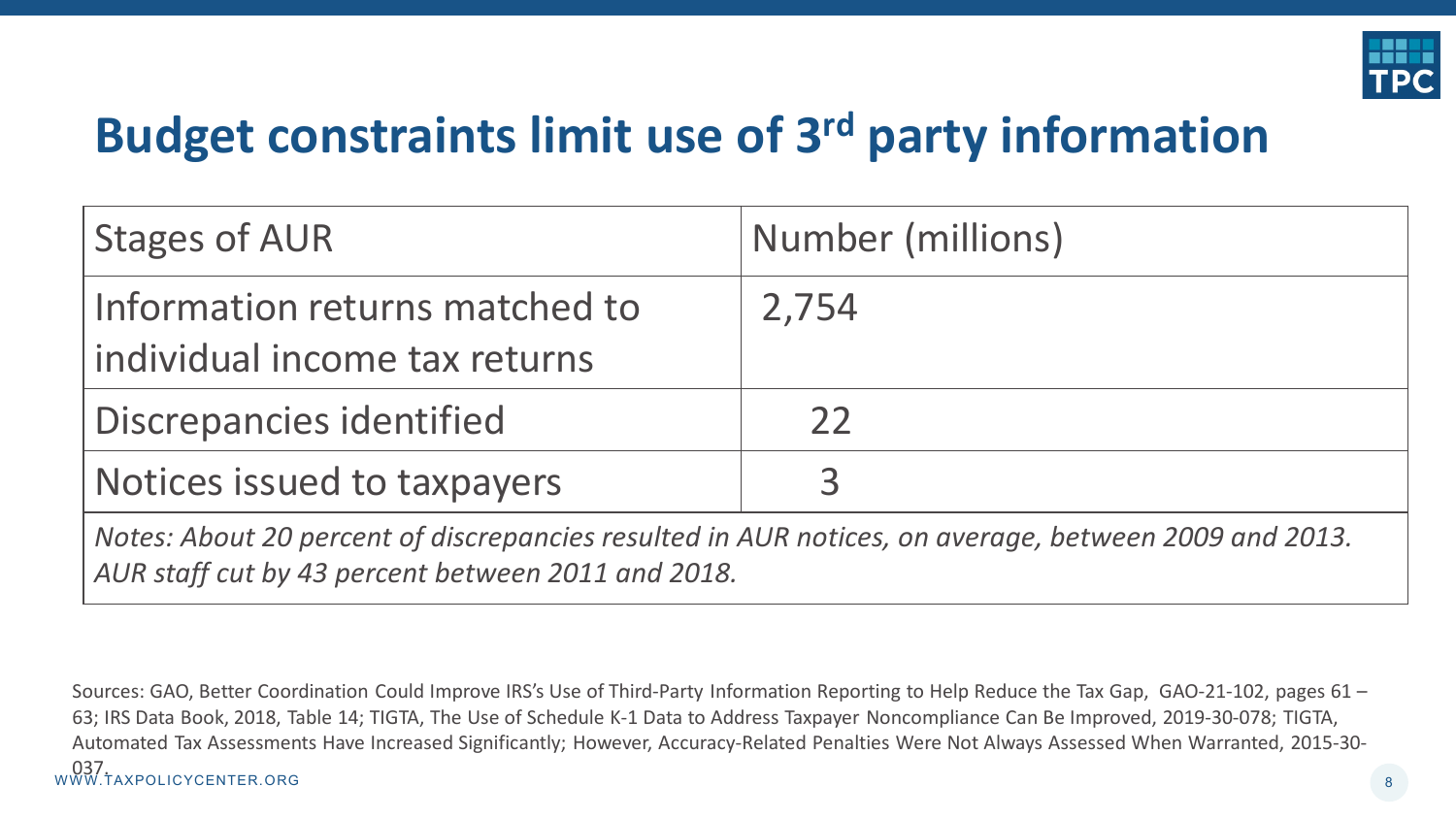

#### **Machine learning and the IRS**

- Can machine learning make third-party information more relevant?
- Can machine learning reduce average enforcement costs?

*Cautious yes?*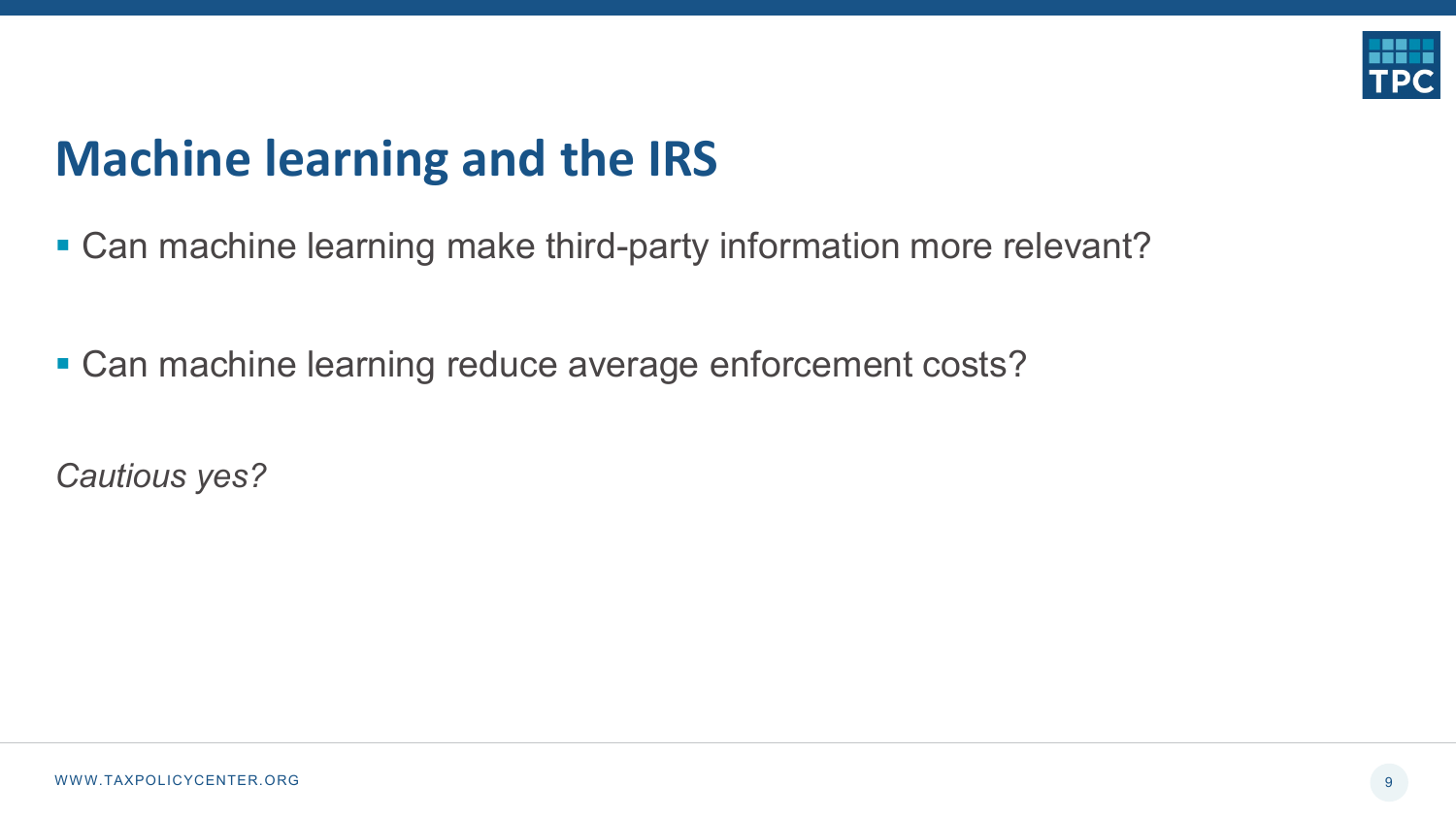

### **IRS's Return Review program**

- Not rules-based, hence more flexibility
- Two approaches
	- Supervised learning, such as data mining of prior-year tax returns
	- Unsupervised learning, such as clustering as current year returns are processed
- **Machine learning is not Hal; it's not AI.** 
	- Still requires human action to review findings and adjust audit selection rules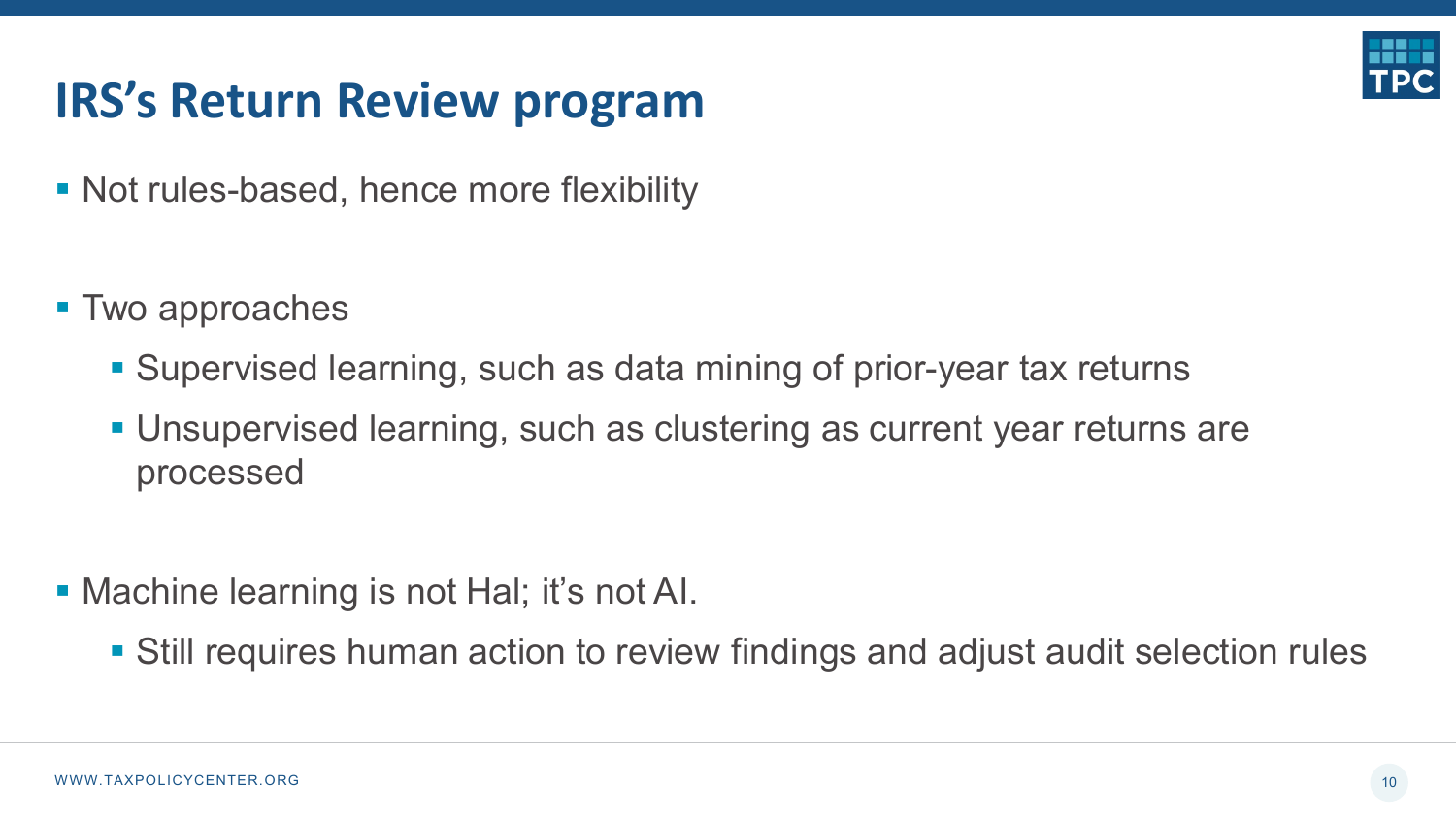

#### **Is the Return Review Program successful?**

- Does it have a 50:1 return on investment, as some supporters claim?
	- **IRS stopped \$4.4 billion in refunds in 2017 (first year)**
	- **IRS spent \$90 million on the program in 2017**
- The 50:1 estimate does not reflect development costs before 2017
	- $\blacksquare$  ROI falls to 11:1 in 2017
	- **Up to 18:1 by 2020**
- **E** Limitations of ROI
	- Average, not marginal
	- **Future behavioral responses uncertain**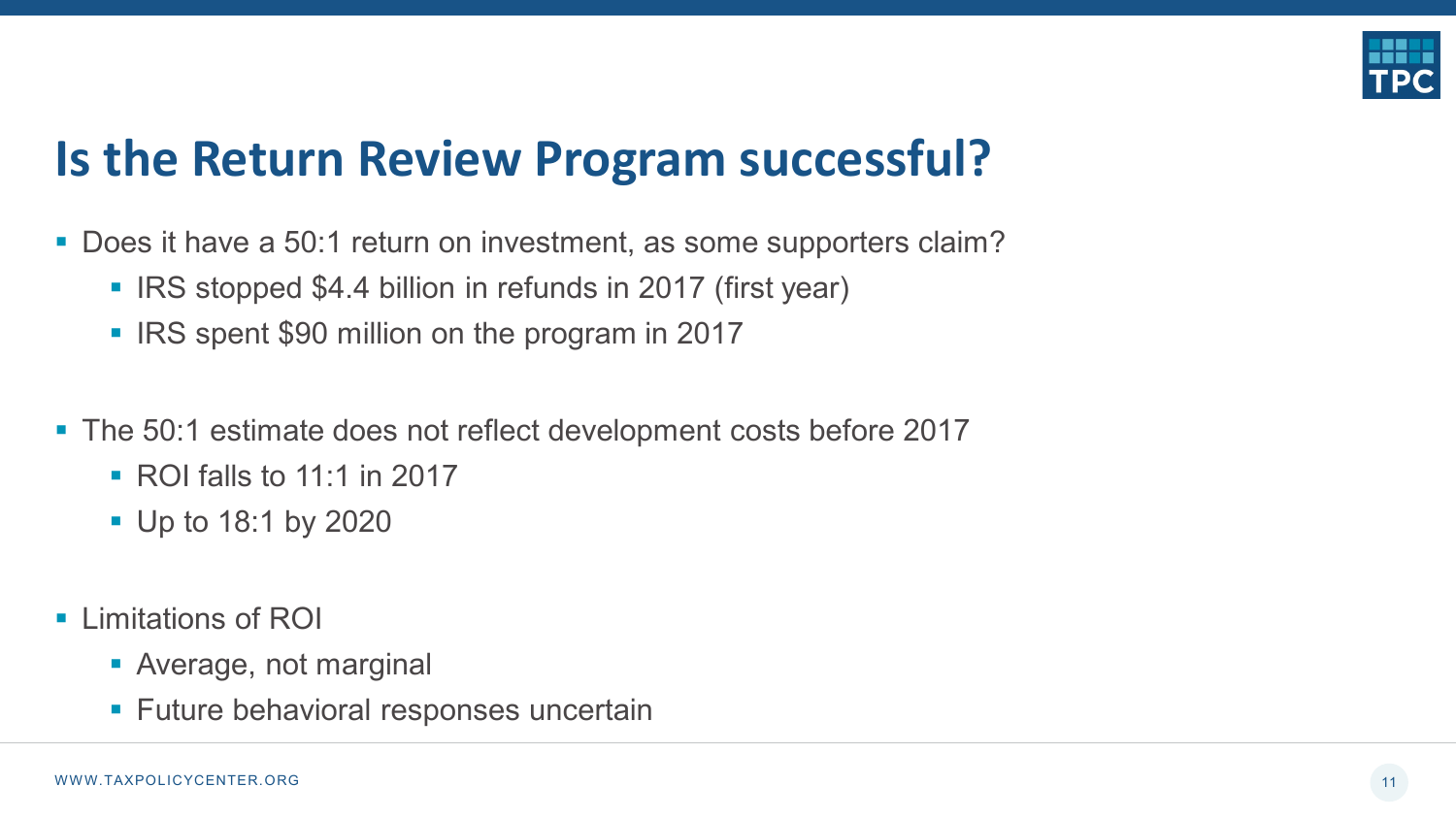

### **Measuring success of machine learning and tax enforcement**

#### **Return on investment**

Enforcement revenue

Enforcement costs

#### **No-change ratio**

Number of audits settled in taxpayers' favor

Total number of audits

#### **Response rate**

Number of taxpayers who respond to audit notice

Total number of audits